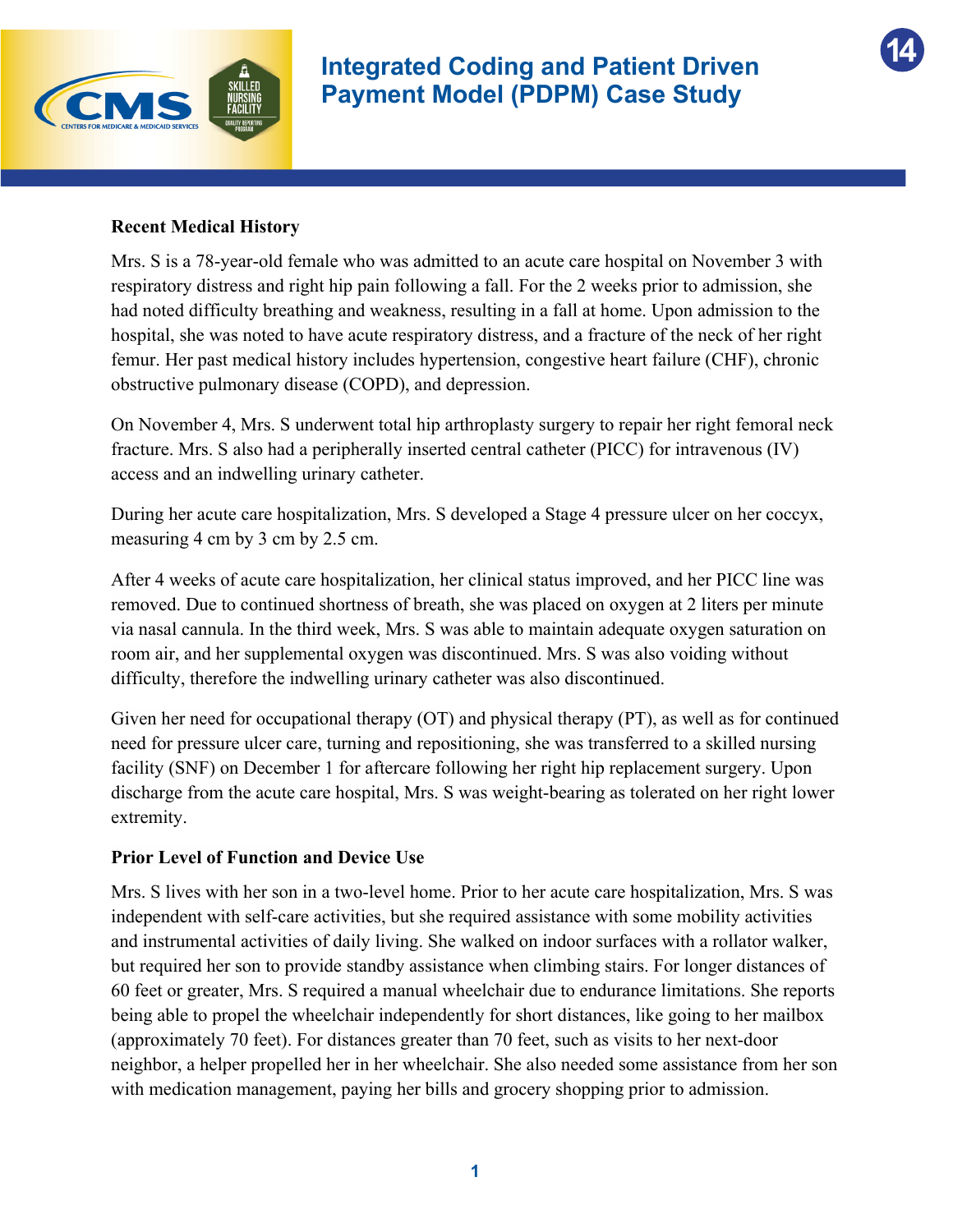

ļ

### **Excerpt from the Nursing Admission Note**

Upon admission to the SNF**,** Mrs. S is showing no signs or symptoms of respiratory difficulty, with no need for supplemental oxygen. The right lower extremity has intact peripheral pulses, normal sensation to light touch, and normal movement of the toes.

The nurse also conducts a skin assessment and notes the following findings:

- Coccyx pressure ulcer presents with full thickness tissue loss. It is clean with granulation tissue evident in the wound bed. The ulcer measures 3.5 cm by 3 cm by 1.5 cm.
- Right femoral surgical site is clean, dry, and well-approximated with surgical staples closing the 10-cm incision line.

A review of the acute care transfer notes provides the nurse with information regarding the documented stage of the coccyx pressure ulcer while Mrs. S was still in the acute care hospital. According to the transfer notes, the pressure ulcer was a Stage 4. The nurse records this in the nursing notes, and on the MDS in Section M, item. M0300D1 as a Stage 4 pressure ulcer present on admission.

An ICD-10 CM code of S72.001D, Fracture of unspecified part of neck of right femur, subsequent encounter for closed fracture with routine healing was noted in the medical record as reflecting Mrs. S' primary medical condition category.

Mrs. S is immediately started on a turning and repositioning program, and pressure ulcer care for management of the wound is initiated by the wound care nurse. This is documented in the nursing notes and also on the MDS. Items M1200C (Turning/repositioning) and M1200E (Pressure ulcer/injury care) are checked to reflect these skin management interventions.

The nurse also conducted both the Brief Interview for Mental Status (BIMS) to screen Mrs. S's cognition, as well as the PHQ-9 $\degree$  to screen for signs and symptoms of depression. The BIMS Summary Score (C0500) is recorded at 14, and the Total Severity Score (D0300) from the PHQ-9<sup>©</sup> is recorded as 2.

# **Excerpt from Occupational Therapy Admission Evaluation**

Upon initial evaluation, Mrs. S was found to have the following levels of function.

• **Eating:** When Mrs. S entered the facility, she was receiving a no salt, regular consistency diet. She requires some assistance with tasks such as opening containers and cutting up meat and vegetables. For this reason, Mrs. S immediately requested that her diet be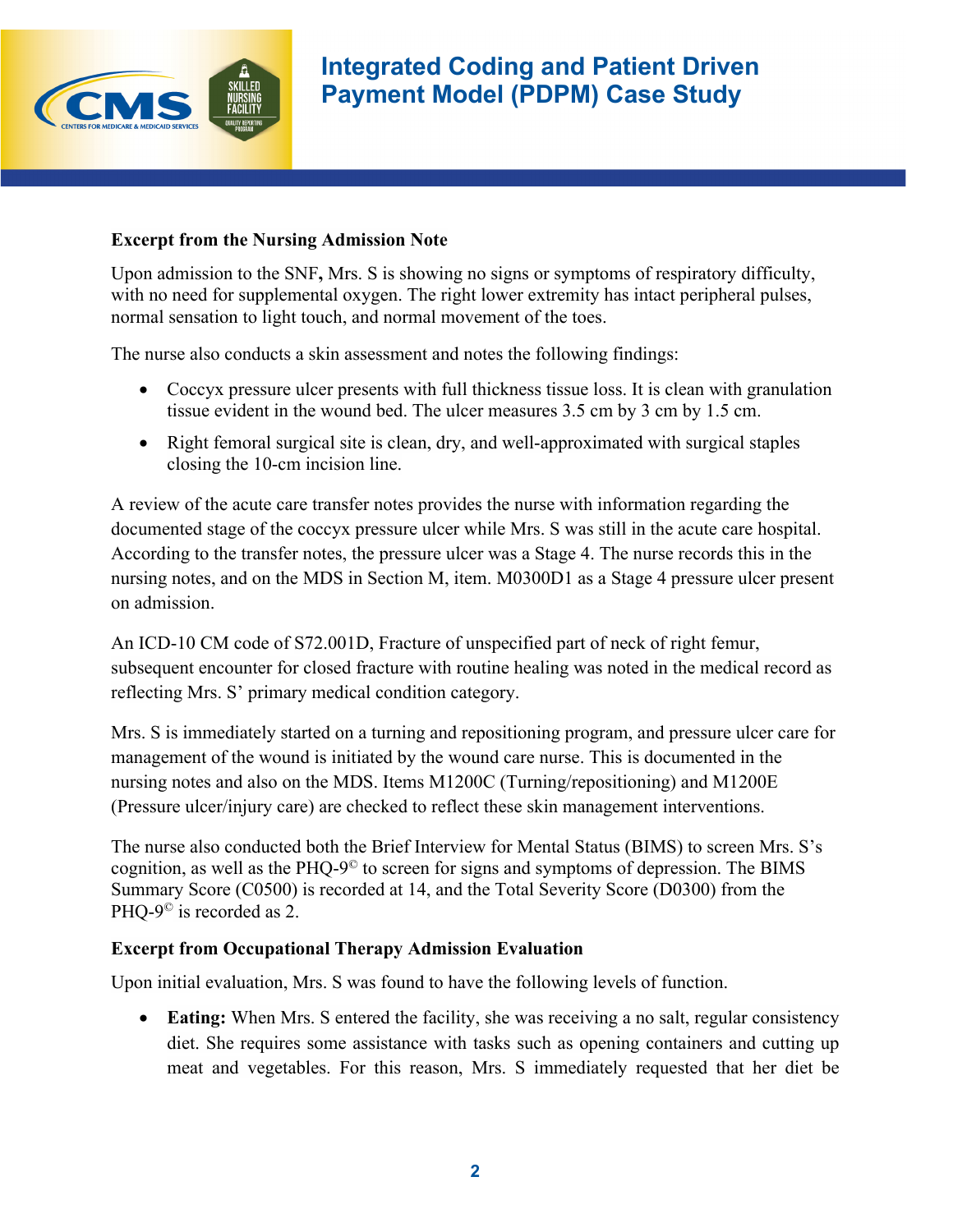

ļ

# **Integrated Coding and Patient Driven Payment Model (PDPM) Case Study**

downgraded to a mechanical soft diet. The discharge goal of Mrs. S is to eat and drink without any type of assistance or mechanically altered diet.

- **Oral hygiene:** Mrs. S brushes her teeth after a helper sets up her oral hygiene items on her bedside table. When she finishes brushing her teeth, the helper puts away these items. It is anticipated Mrs. S will not require any type of assistance with this activity by discharge.
- **Toilet transfer:** Mrs. S requires the assistance of one helper. The helper provides some assistance to slowly lower her, with trunk support (less than half of the effort) onto the bedside commode and provides contact guard assistance as Mrs. S gets off the bedside commode. It is expected that Mrs. S will perform toilet transfers using a standard toilet with raised toilet seat without any type of assistance by discharge.
- **Toileting hygiene:** Once she is standing before the bedside commode, Mrs. S requires steadying assistance from one helper while she adjusts her underwear and slacks. After she finishes voiding, Mrs. S wipes herself and adjusts her underwear and slacks with contact guard assistance from a helper. It is expected that Mrs. S will perform her perineal hygiene, underwear, and slacks without any type of assistance by discharge.
- **Shower/bathe self:** Mrs. S requires the assistance of one helper. The helper provides assistance by wheeling her to the shower and transferring her onto a shower chair. She provides contact guard assist as Mrs. S washes her upper body and anterior thighs. The helper completes more than half of the activity by bathing all other parts of her body. It is expected by discharge that Mrs. S will be able to bathe herself without any assistance, although may need a shower chair and other adaptive equipment for safety.
- **Upper body dressing:** Mrs. S requires set-up assistance to retrieve her bra and blouse. Once Mrs. S has her bra and blouse in hand, she is able to put on her bra and fasten the front closure, and is able to put both arms though the sleeves of her blouse and fasten the buttons without further assistance. It is expected that Mrs. S will be able to dress her upper body independently without any type of assistance by discharge.
- **Lower body dressing:** Mrs. S requires some helper assistance to complete this activity. The helper retrieves Mrs. S's underwear and slacks. Once the helper threads Mrs. S's feet through her underwear and pants and pulls them up to about mid-calf level, Mrs. S then pulls both her underwear and slacks up her legs and over her hips. When removing her underwear and slacks, the helper slides Mrs. S's underwear and slacks down over her hips. Mrs. S then slides her pants down the rest of the way, and lets them drop to the floor. The helper then removes Mrs. S's underwear and slacks from around her feet. Throughout this activity, the helper provided less than half the effort required to complete lower body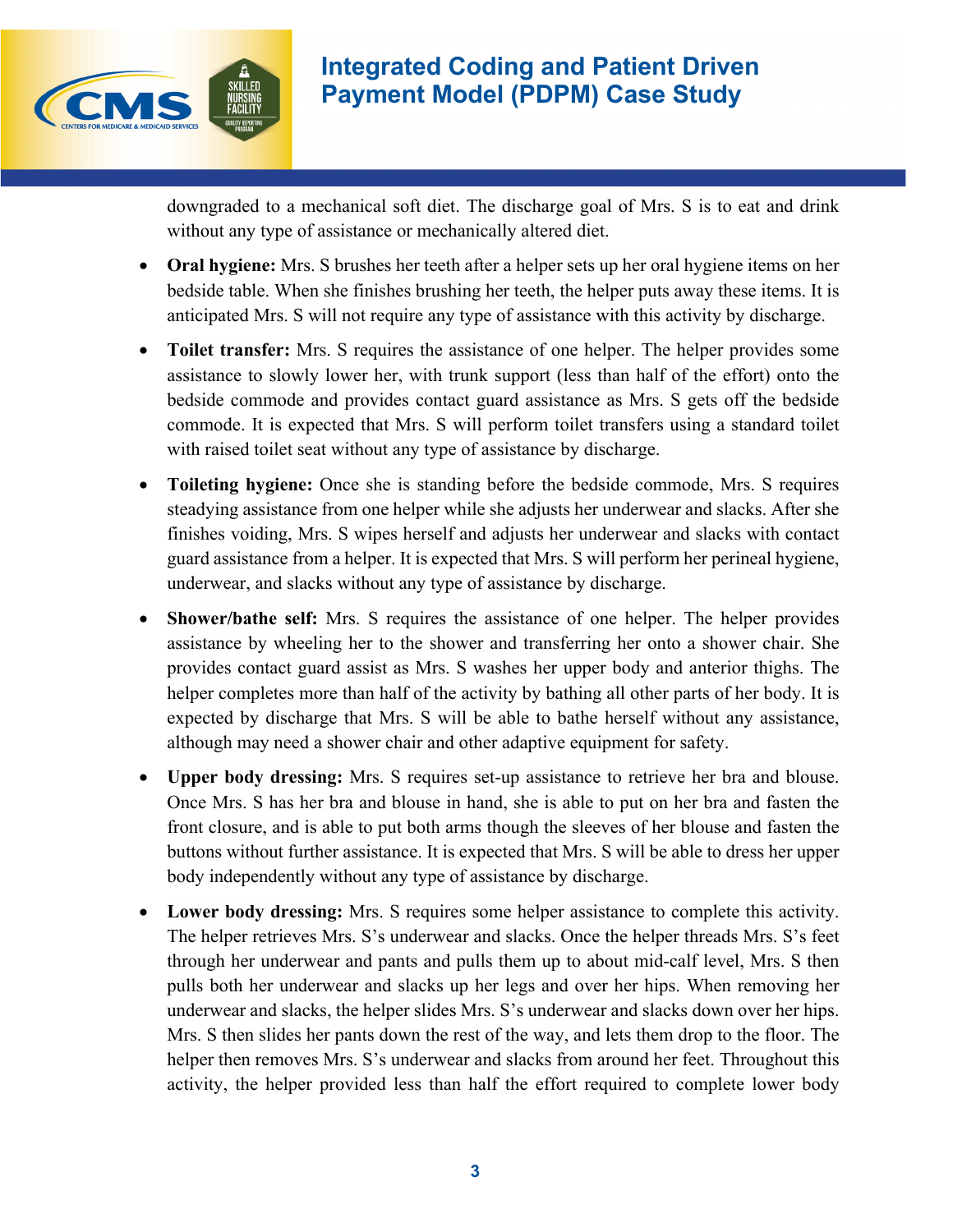

ļ

# **Integrated Coding and Patient Driven Payment Model (PDPM) Case Study**

dressing. It is expected that Mrs. S will be able to dress her lower body without any type of assistance by discharge.

• **Putting on/taking off footwear:** Mrs. S requires the assistance of one helper to put on her socks and shoes for her. By discharge, it is expected that Mrs. S will be able to put on and remove her own socks and shoes independently without the use of adaptive equipment.

# **Excerpt from Physical Therapy Admission Evaluation**

Upon initial evaluation, Mrs. S was found to have the following levels of function related to mobility:

- **Roll left and right:** Mrs. S required the therapist to position a pillow between her legs to prevent adduction of the affected extremity and then to assist her to roll side to side in bed. The therapist provided more than half the effort. The physical therapy goal states that by discharge, it is expected that Mrs. S will be independent with bed mobility including being able to roll left and right.
- **Sit to lying:** Mrs. S required assistance of the therapist to bring both legs back into bed as well as support her trunk. Mrs. S did contribute a small amount of effort as she used her right arm to lower herself to a supine position. The physical therapy goal states that the resident will be independent with bed mobility, including moving from a sitting to lying position and lying to sitting on the edge of the bed by discharge.
- **Lying to sitting on side of bed:** Mrs. S was able to bring her left leg off the bed and assist with pushing up with her right arm. She required assistance to bring her right leg off the side of the bed and needed to be fully supported by the therapist to come to a sitting position. The helper provided more than half the effort. The physical therapy goal states that the resident will be independent with bed mobility, including moving from a sitting to lying position and lying to sitting on the edge of the bed by discharge.
- **Sit to Stand:** Mrs. S was able to come to a standing position with maximal assistance of the therapist. Once standing, the therapist used a gait belt to support Mrs. S while she steadied herself on her walker. The physical therapy goal states that the resident will move from a sitting to standing position independently with the use of her rollator walker.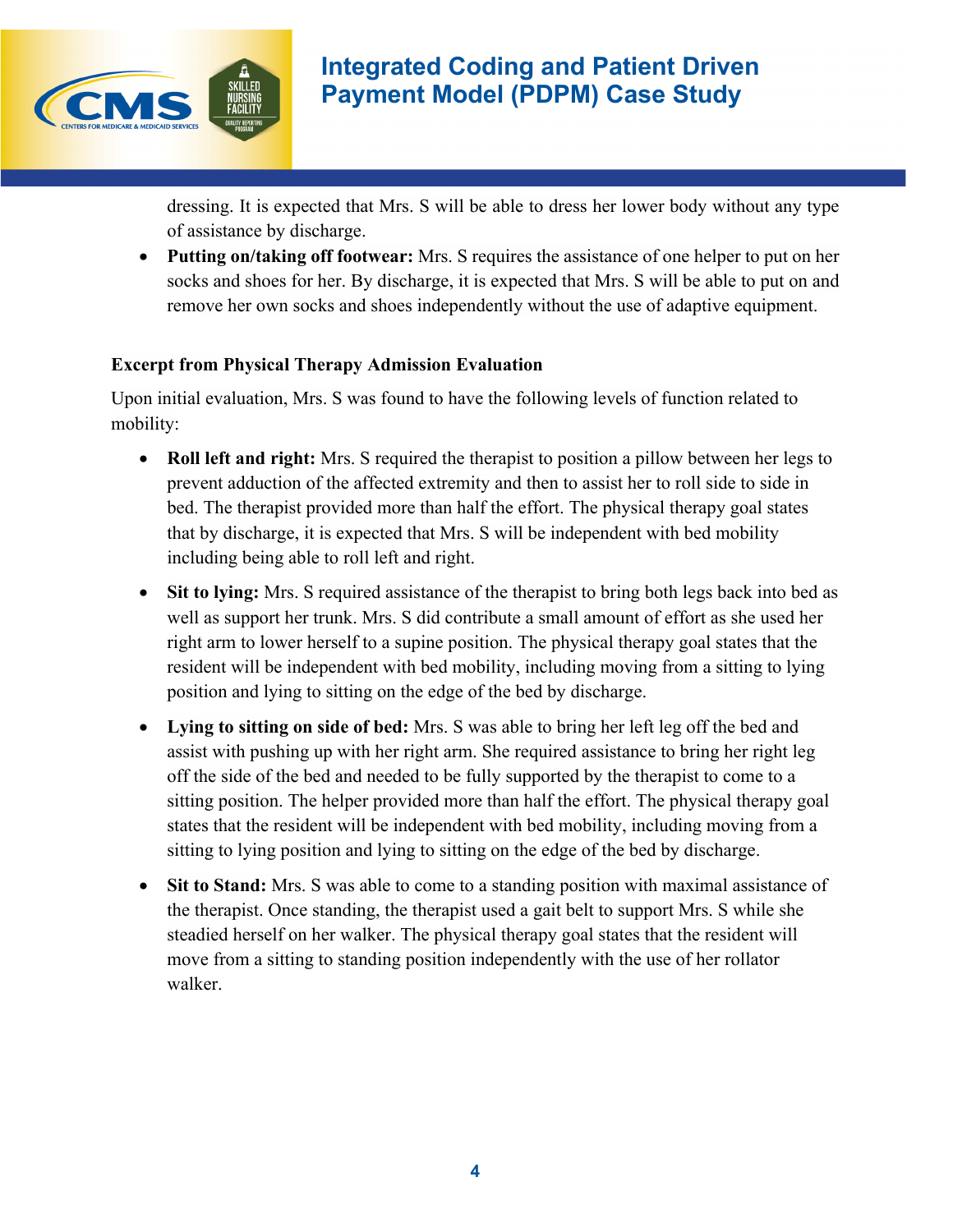

l

- **Chair/Bed-to-chair transfer:** Mrs. S required maximal assistance from the therapist to pivot transfer to a wheelchair. In addition to providing physical assistance with the transfer, Mrs. S needed the therapist to position the walker prior to and during the transfer and provide verbal cues. Using a gait belt, the therapist supported the resident during the transfer. The therapist provided more than half the effort. The physical therapy goal states that the resident will complete chair/bed to chair transfers independently with the use of her rollator walker.
- **Car transfer:** Not attempted due to medical condition and safety concerns, due to Mrs. S's fatigue and decreased endurance. It is anticipated that by discharge, Mrs. S will be able to complete car transfers with contact guard assist and the use of her rollator walker.
- **Walk 10 feet:** Mrs. S walks 10 feet with a walker and assistance of one helper. She requires steadying as she begins to walk and then progressively requires some of her weight to be supported for the last 3 feet of the 10-foot walk. By discharge, it is expected that Mrs. S will be able to walk 10 feet using her rollator walker with supervision due to balance limitations.
- **Walk 50 feet with two turns:** This activity was not attempted due to her fatigue and decreased endurance. Currently, Mrs. S requires a manual wheelchair for distances beyond 15 feet. Based on her prior mobility status, comorbidities, current functional performance, and motivation to improve, it is anticipated that Mrs. S will require contact guard assistance when walking 50 feet and making two turns by discharge using a rollator walker.
- **Walk 150 feet:** This activity was not attempted, as Mrs. S was not walking more than 60 feet prior to her current injury. The discharge goal is not applicable for walk 150 feet.
- **Walking 10 feet on uneven surfaces:** This activity was not attempted due to her fatigue and decreased balance and endurance. By discharge, it is expected that Mrs. S will require standby assistance from one helper while walking 10 feet on uneven surfaces using a rollator walker.
- **1 Step (curb), 4 Steps, 12 Steps:** This activity was not attempted due to medical condition and safety concerns. Prior to admission, Mrs. S did require the assistance of her son to provide standby assist when walking up steps. The physical therapist will evaluate this activity during the stay when safe for the resident, and provide recommendations as needed.
- **Picking up object:** This activity was not attempted due to medical condition and safety concerns. By discharge, it is expected that Mrs. S will be able to pick up an object from a bending or stooping position, after setup of adaptive equipment.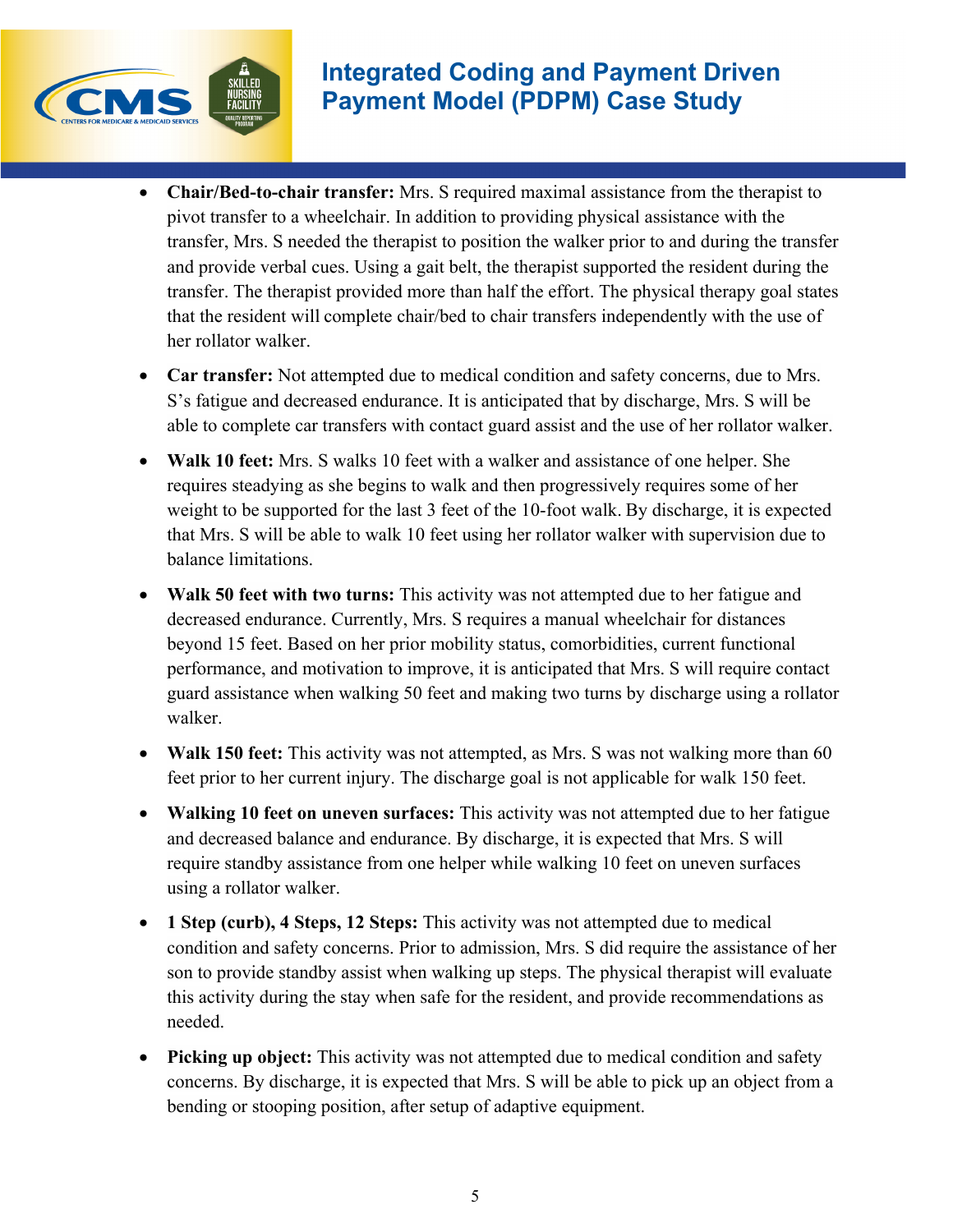

l

- **Wheel 50 feet with two turns:** Once seated in her manual wheelchair, Mrs. S propels herself about 20 feet and completes two turns with some assistance to straighten herself after a turn. The helper propels her wheelchair for the last 30 feet due to her poor endurance. It is anticipated that by discharge Mrs. S will increase her endurance and complete this activity without any type of assistance.
- **Wheel 150 feet:** After propelling herself 20 feet, Mrs. S becomes fatigued, and the therapist must complete the remaining 130 feet distance. By discharge, it is anticipated that Mrs. S will return to her prior level of ability, independently self-propelling her wheelchair approximately 70 feet, and require a helper to complete further distances, such as 150 feet.

# **Excerpt from the Interdisciplinary and Physician Progress Notes**

Mrs. S continues to demonstrate a stable respiratory status on room air, with no need for supplemental oxygen.

On Day 14, the pressure ulcer on the coccyx has begun to show improvement. It now measures 3 cm by 2 cm by 1 cm, and it is clean with granulation tissue.

### **Excerpt from Occupational Therapy Discharge Assessment Note**

Upon evaluation at discharge, Mrs. S was found to have the following levels of function.

- **Eating:** Mrs. S opens containers, cuts meat and vegetables, and uses utensils appropriately. She also uses a cup/glass to drink liquids without assistance.
- **Oral hygiene:** Mrs. S performs all oral hygiene tasks included in the oral hygiene activity without any type of assistance.
- **Toilet transfer and toileting hygiene:** Mrs. S performs toilet transfers and perineal hygiene without any type of assistance from a helper.
- **Shower/Bathe Self:** Mrs. S is able to wash her body independently while seated on a shower chair and using other adaptive equipment for safety.
- **Upper Body Dressing:** Mrs. S completes upper body dressing independently.
- Lower Body Dressing and Footwear: Mrs. S completes lower body dressing and puts on her socks and shoes independently without any adaptive equipment or assistance.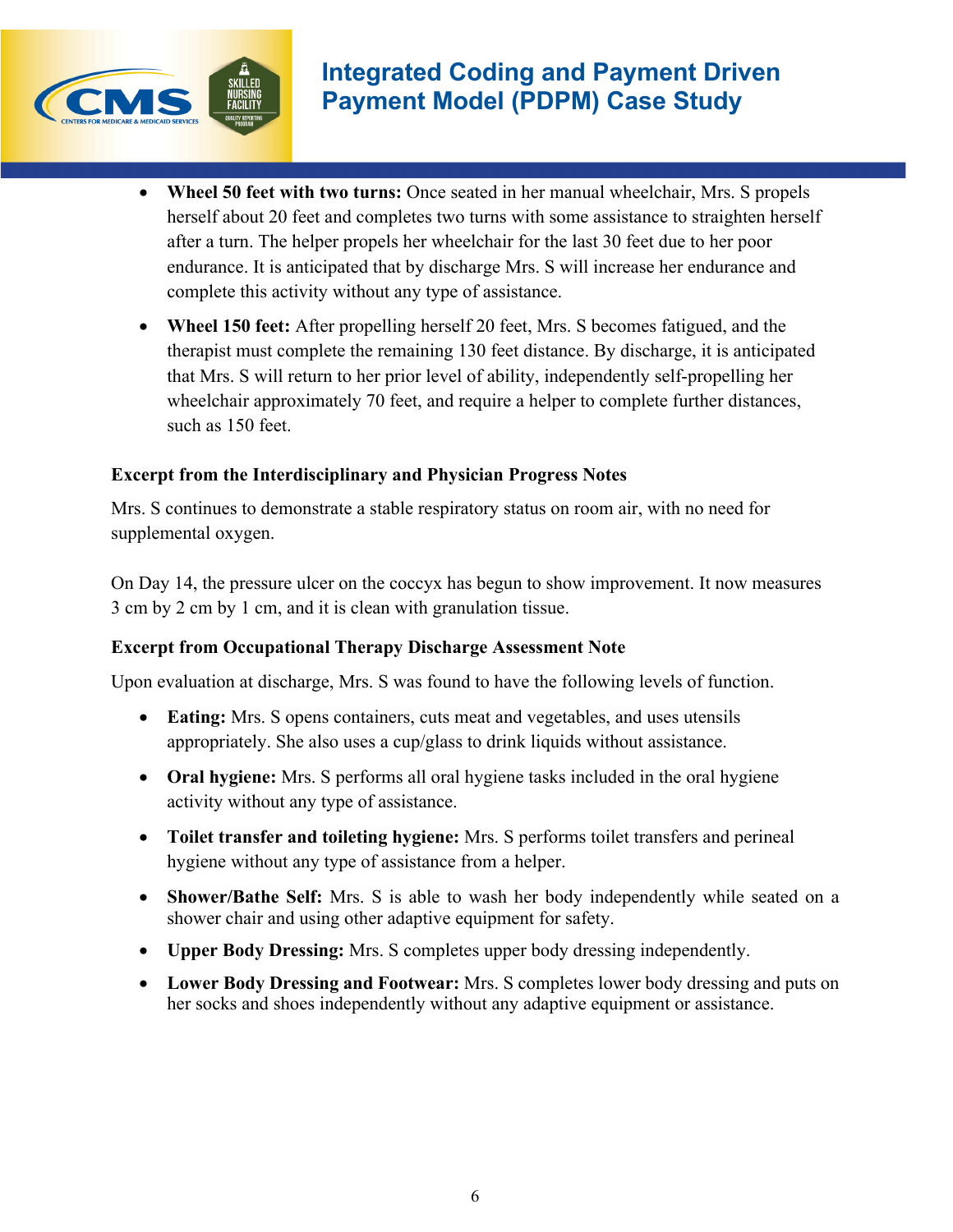

# **Integrated Coding and Payment Driven Payment Model (PDPM) Case Study**

l

While in the facility, Mrs. S had 16 occupational therapy treatment sessions during her stay (5) times a week), totaling 908 minutes of occupational therapy.

Her OT therapy was broken down as follows: Individual Therapy: 732 minutes Co-treatment- 47 minutes Group Therapy- 106 minutes Concurrent Therapy- 70 minutes

#### **Excerpt from Physical Therapy Discharge Assessment Note**

Upon evaluation at discharge, Mrs. S was found to have the following levels of function related to mobility:

- **Rolling Left and Right:** Mrs. S rolled side to side and on to her back without any type of assistance.
- Sit to Lying: Mrs. S moved from a sitting to supine position without any type of assistance.
- **Lying to Sitting on Side of Bed:** Mrs. S moved from a supine to sitting position without any type of assistance.
- Sit to Stand: Mrs. S stands from a sitting position using her rollator walker without any assistance.
- **Chair/Bed-to-Chair Transfer:** Mrs. S completed chair/bed-to-chair transfer using her rollator walker without any assistance.
- **Car transfer:** Mrs. S performed car transfers with contact guard assist using her rollator walker.
- **Walk 10 feet:** Mrs. S walks 10 feet using a rollator walker with supervision from a helper due to her balance limitations.
- **Walk 50 feet with two turns:** Mrs. S walks 50 feet, making two turns using a rollator walker and contact guard assistance from a helper due to her balance limitations.
- **Walk 150 feet:** Mrs. S cannot walk the entire distance required for this activity. This activity was not attempted, as Mrs. S was not walking 150 feet prior to her current injury.
- **Walking 10 feet on uneven surfaces:** Mrs. S walks 10 feet on uneven surfaces with contact guard assist using her rollator walker.
- **1 Step, 4 Steps, 12 Steps:** Mrs. S went up 1 step, 4 steps, and 1 flight of stairs (12 steps) with contact guard assistance of one helper.